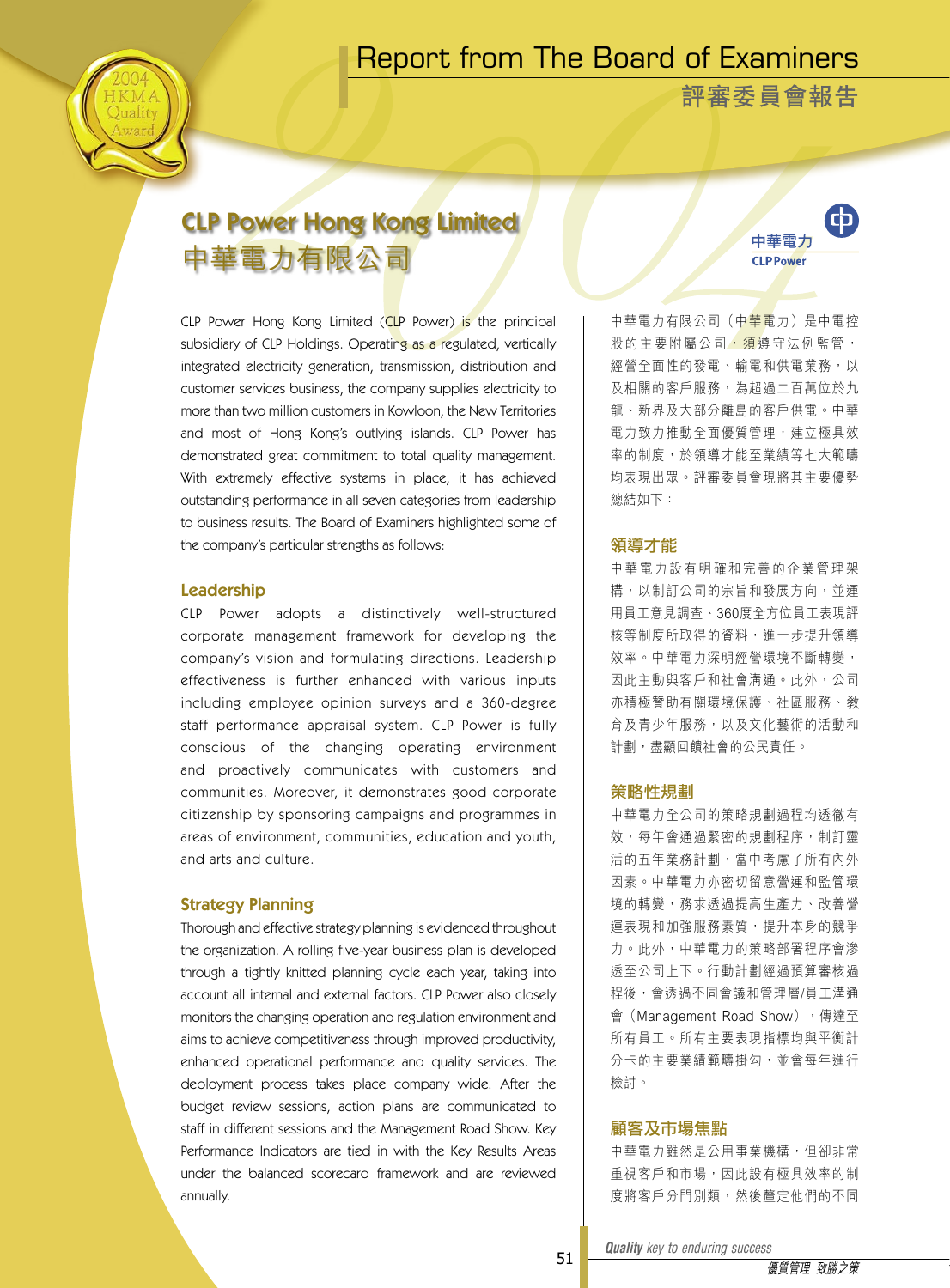# Report from The Board of Examiners

**評審委員會報告**

# Customer and Market Focus

As a utility company, CLP Power has a very impressive customer and market focus. Extremely effective systems are in place to determine different customer requirements from different customer segments. A creative approach is established to increase customer "stickiness" to enhance customer loyalty. Different access mechanisms are effectively put together and utilized to enhance communication with different customer groups.

# Measurement, Analysis, and Knowledge Management

CLP Power establishes an effective information system comprising of an Executive Information System, a Management Information Reporting System and a data warehouse, which enables different levels of staff to gain access to real-time data and information to support daily operation and business planning. CLP Power uses a performance enhancement mechanism comprising of a top-down strategy communication and bottom-up feedback mechanism for continuous performance improvement. Sound mechanisms and well-established channels are developed to enhance an active sharing of knowledge among employees, suppliers and partners. Specific policies and procedures exist to ensure data and information are available with appropriate level of authorization.

# Human Resource Focus

CLP Power's job and organization structure emphasizes stewardship and teamwork. It demonstrates CLP Power's strong commitment to promoting cooperation, initiative, empowerment and innovation. The impressive results of the company's annual Quality Control Circle convention are a good example in fostering a creative and innovative culture. It is the only company in Hong Kong listed in the top 10 companies for leaders in Asia Pacific (Hewitt Associates 2003). CLP Power analyses the training needs through a top-down and bottom–up approach to address both business needs and development programmes for employees from every level. A sophisticated and extensive training and development programme is established to provide learning opportunities for different levels of employees, including

要求。中華電力更設有<mark>創新</mark>方針,務求凝 聚客戶,並提升客戶忠誠度。為加強與不 同客戶群的溝通,中華電力亦有效結合了 多項聯繫機制。

## 評估、分析和知識管理

中華電力設有高效率的資訊系統,當中 包括主管資訊系統(Executive Information S y s t e m ) 、 管 理 資 訊 及 報 告 系 統 (Management Information Reporting System),以及一個數據庫,讓各級員工 即時取得所需的數據及資料,支援日常運 作和業務規劃。中華電力更採用了表現強 化機制,包括一套由上至下的傳訊策略, 以及由下而上的員工回應機制,藉以不斷 改善業務表現。此外,中華電力設有健全 的機制和完善的渠道,推動旗下員工、供 應商和業務夥伴積極分享知識,但當中亦 訂有特別政策和程序,確保索取資料的人 士必須擁有適當授權,方能接觸有關數據 和資訊。

# 人力資源焦點

中華電力的職位和公司架構均強調管理和團 隊精神,展示了公司提倡合作、主動、權力 下放、創新的堅定承諾。中華電力每年均 會舉辦「品管圈」會議,成績斐然,證明公 司致力營造創新文化。根據翰威特顧問公司 於2003年的調查,中華電力更是唯一入選 「亞太區十大最傑出領導才能企業」的香港 公司。中華電力採用由上至下和由下而上的 方針,分析員工的培訓需要,以配合業務要 求和不同級別員工的發展計劃,公司設有成 熟和全面的培訓和發展計劃,為各級員工提 供學習機會,包括技術再認證、重溫課程、 電子進修課程、友儕計劃、指導計劃和電子 學習計劃。

# 程序管理

中華電力清楚界定了六項主要成功因素,

*Quality key to enduring success Quality key to enduring success*